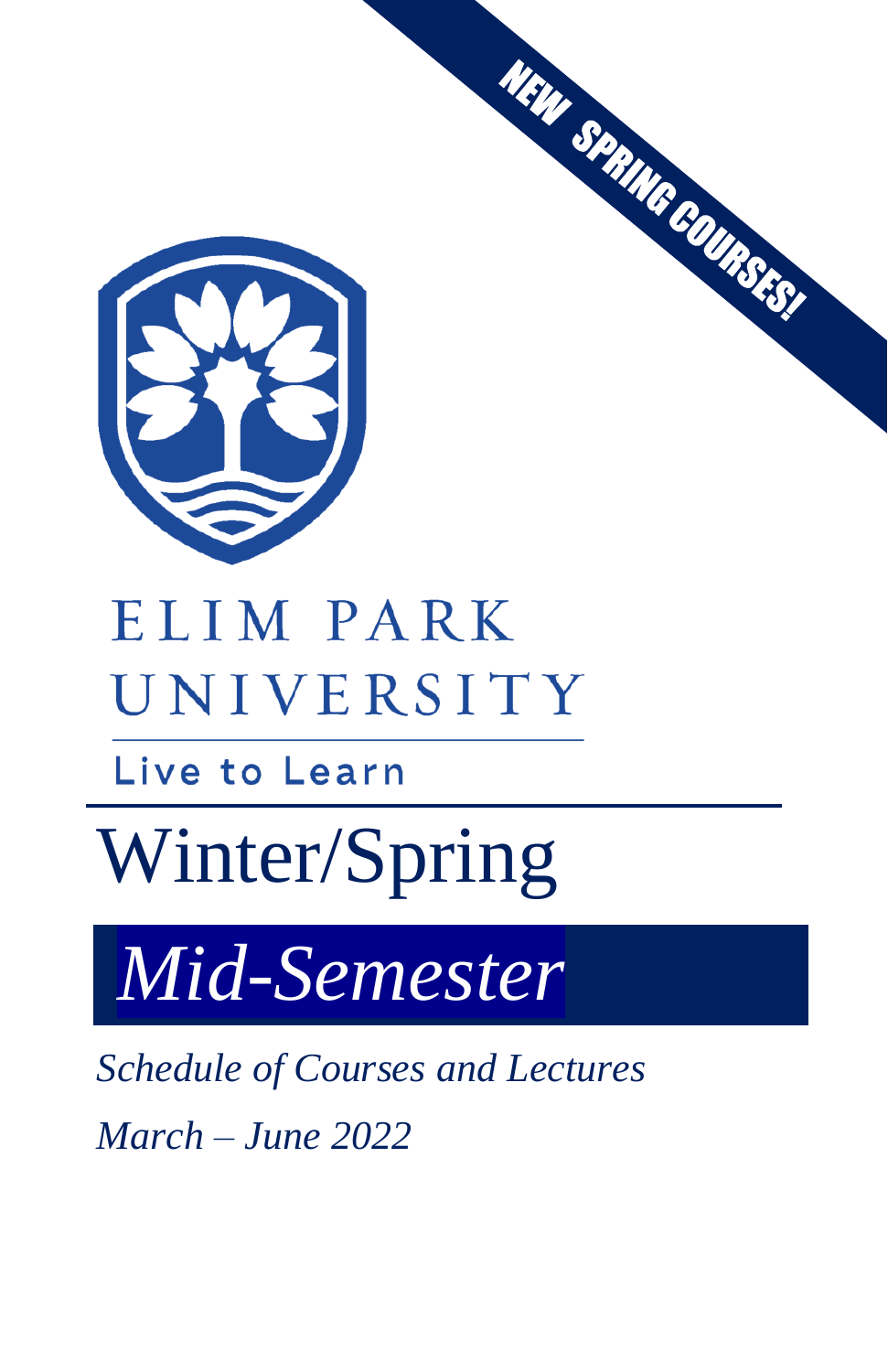# **Some classes are limited and will fill up fast so sign up today!**

*For EPU Courses, sign up with Elena Houle at the Administration Office Call 203-272-3547 x120 (EPP #4120)*

#### *Share your expertise as part of Elim Park University!*

Elim Park University classes are designed for residents by residents. The depth of experience and talent of our neighbors is astounding. We still have room for new mid-semester classes or extended classes for those already on the schedule. If you are interested in teaching from your life experience, hobby, or skill, or if you know anyone willing to be a guest lecturer, please contact:

EPU Dean Wayne Detzler at *detzlerw@gmail.com*

*See back page for further details!*

*Live to Learn*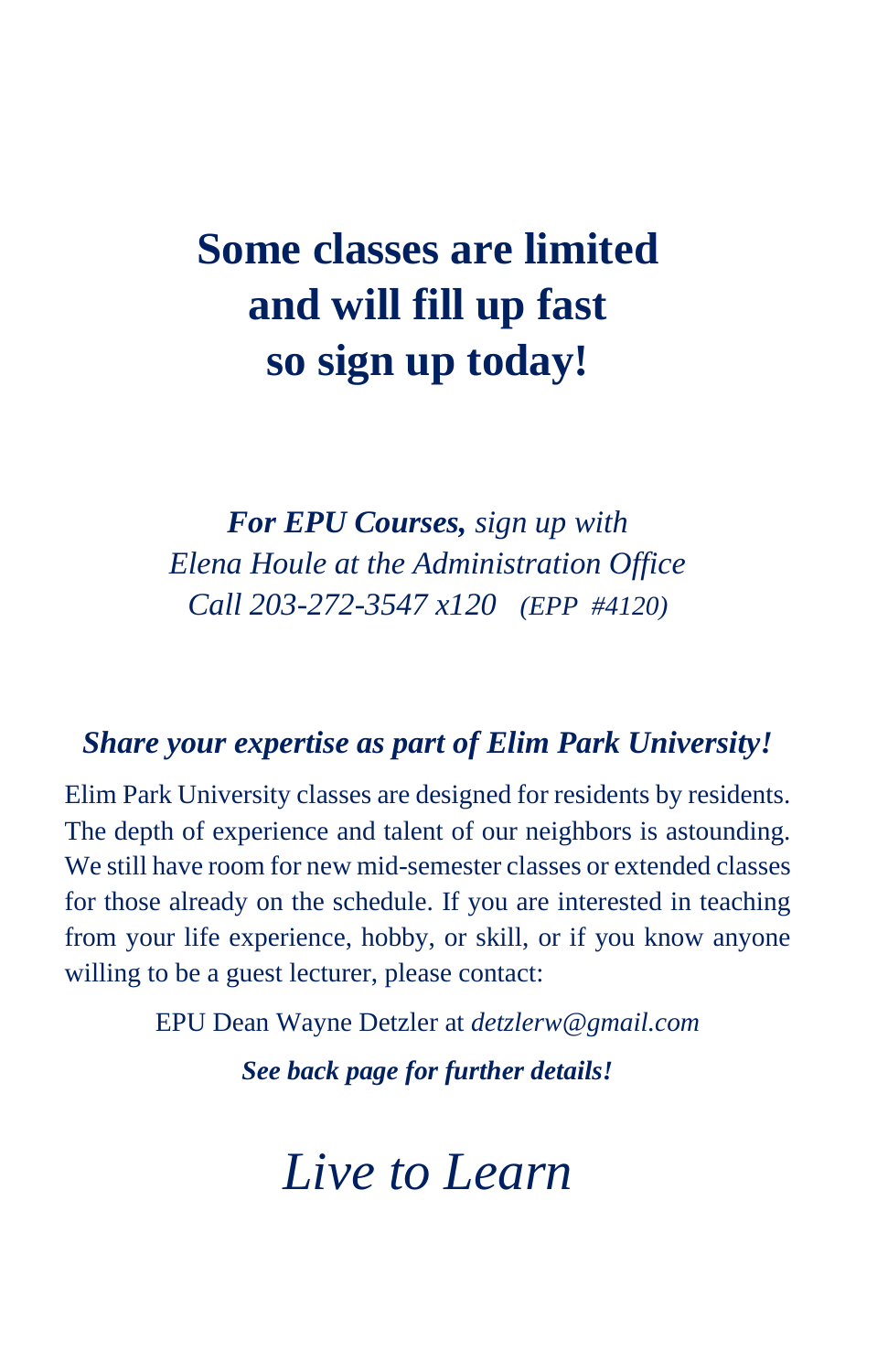### **EPU SPRING COURSES**

**NEW SKETCHBOOKING** (Dorothy Dupont) Mondays: April 4, 11, 18, 25 (4 sessions)  $11:00$  am  $-12:00$  pm The Conservatory

This course is for anyone who ever thought of creating a simple sketchbook for travel, memories, techniques, as a gift, or a nature journal. You will learn how to create a sketchbook that you can use for whatever you imagine. We will help you plan your sketchbook so that it is cohesive and adaptable to the time and use you want. There will be many tips on how you can make your sketchbook unique to your style and fun.

*Materials required:* an 8"x10" or 9"x12" pad of heavy paper (suitable for the medium you wish to use: such as watercolor, pen-and-ink, collage, or colored pencil), your chosen medium, scissors, a pencil, and a ruler. Cost: about \$10 at an art supply or stationery store. Binding materials will be provided at no cost.

*Dorothy Dupont is a professional watercolor artist and the author of With His Hand on Ours, a book on creativity.*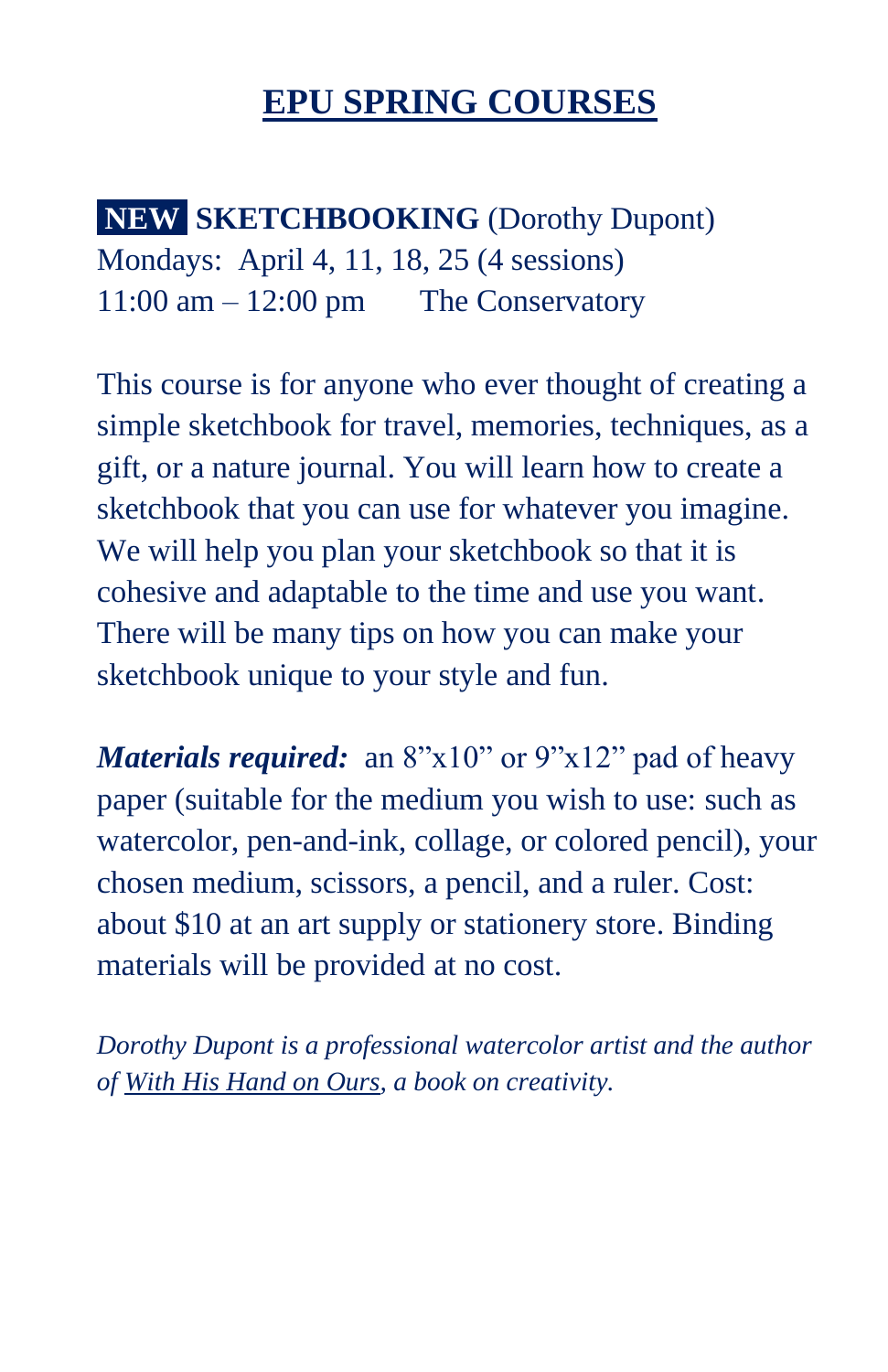#### **AMERICAN PRESIDENTIAL LEADERSHIP**

(Special Guest Lecturer: Barry Tomlinson) Thursdays: March 3, 10 (2 sessions) 1:00 -2:00 pm Nelson Hall

Continuing his series of one-hour presentations that showcase the leadership qualities of some of our most distinguished presidents.

Session five: "I Like Ike" Session six: "Landslide Lyndon"

*Barry is a former high school teacher and adjunct college professor with a passion for all things history. He is currently working on his Ph.D. in History at Liberty University.*

#### **INFECTION: How It Occurs and What You Can Do About It** (Kathryn Ross)

Tuesday: March 8, Thursday, March 10 (2 sessions) 1:00 – 1:45 pm Mallard Mill Activity Room

This course will provide an understanding of the six links in the infectious process, or "chain of infection." By demystifying the process and providing a practical interpretation of how it happens, people can reduce the risk of acquiring or spreading infection.

*Kathryn Ross, MA, RN worked in the field of epidemiology and infection control for over thirty years. She provided educational programs for healthcare professionals and held leadership positions in the field.*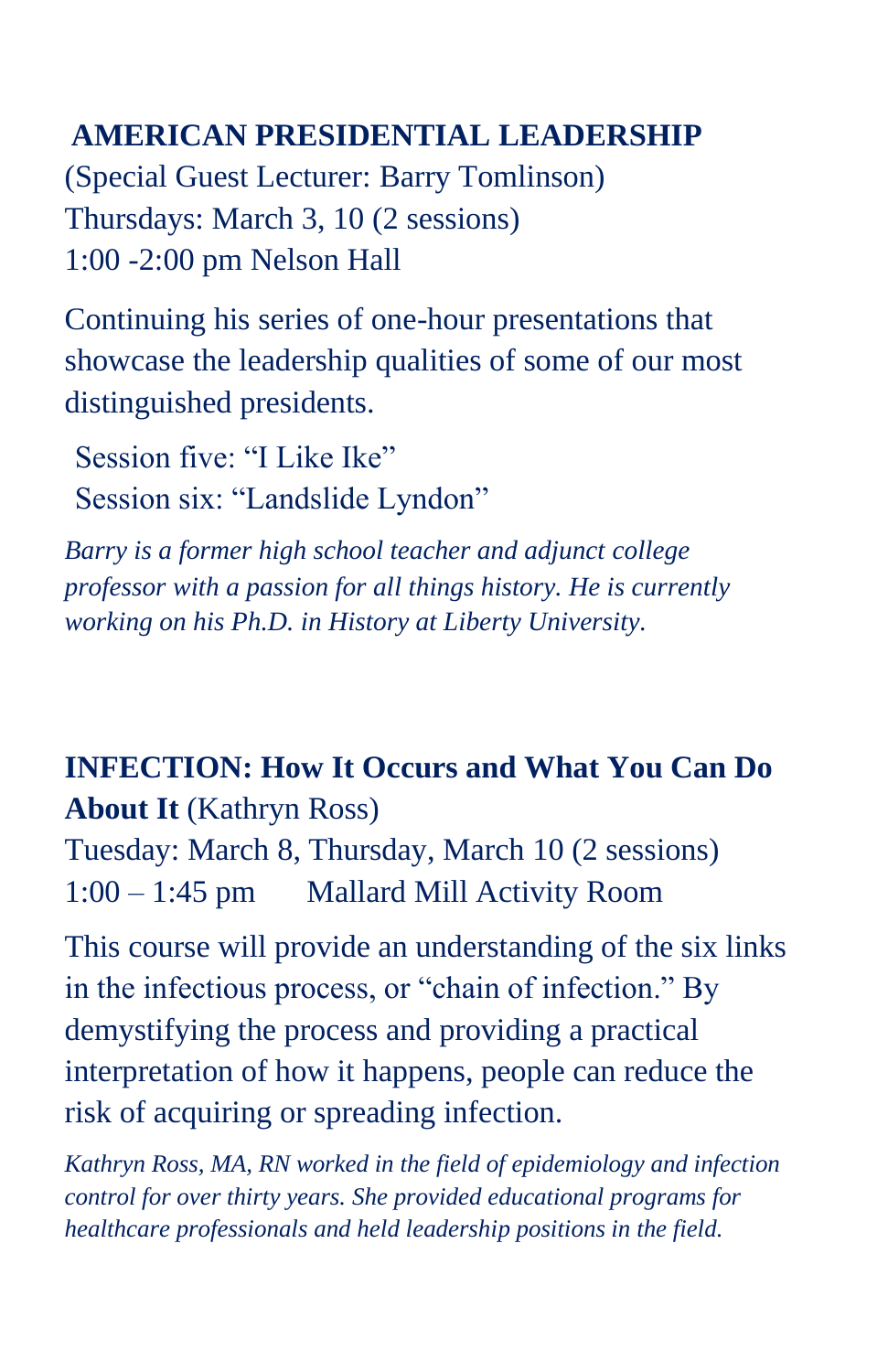#### **ART FOR THE INNER SELF** (Lora-Lee Bell) Mondays: March 7, 14, 21, 28 (4 sessions)  $11:00$  am  $-12:00$  pm The Conservatory

A continuing course for anyone who, through boredom, pain, or hindrance of motion or memory, has given up the joy of self-expression. Rediscover your love of creativity and find ways to adapt the skills you had before life got in the way. Join Lora-Lee in exploring ways you can regain your love of self-expression through painting!

*Materials Required:* A 1" watercolor brush, a screw-top jar for water, a palette (or dish) to mix paint.

*Lora-Lee Bell was an art teacher for more than forty-five years. During the beginning "covid" months, she began a different form of creative expression that seemed to heal her spirit and rediscover her inspiration, skills, and joy of painting.* 

#### **DE-MYSTIFYING ENGLISH GRAMMAR**

(Pat McGalliard) Wednesdays: March 2, 9, 16, 23, 30 (5 sessions) 10 am -11 am Spring Meadow  $1<sup>st</sup>$  floor lounge Continuing her course through questions, discussion, and examples, the class will discover easy ways to remember the rules of English grammar for use in all formats of writing.

*Pat McGalliard taught English in Hamden schools for twenty-five years and was the English Department Chair for eight of those years.*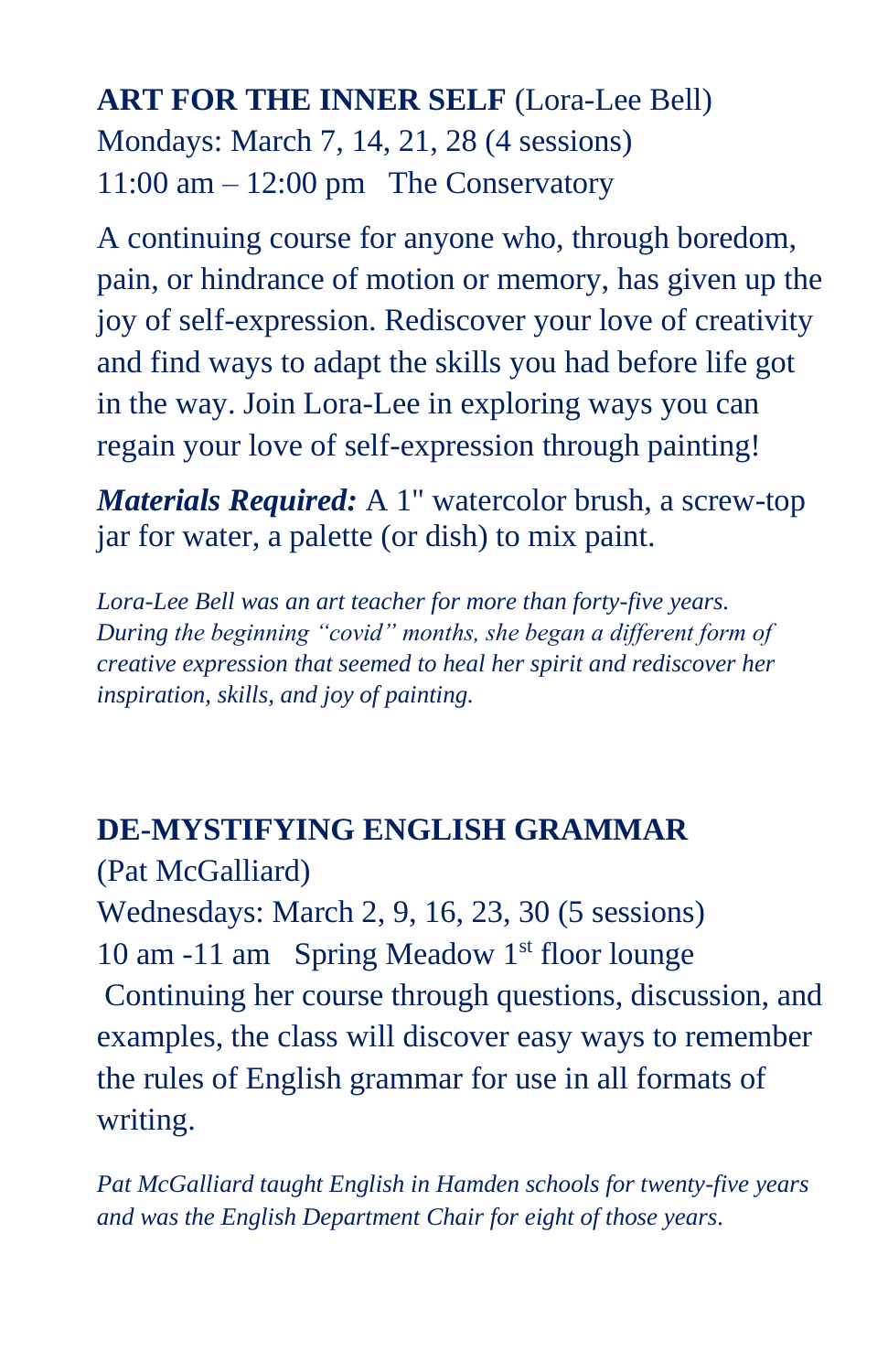**NEW! BILLIARDS 101: The FUNdamentals of Pool**  (David MacNeill, assisted by Celia MacNeill, Larry Trudell, and Pete Smith)

Wednesdays: June 1, 8, 15, 22 (4 sessions) 10:15 am to 11:45 am The Billiard Room

We will use a systematic approach to develop the basic techniques and skills used in the game of pool with particular emphasis on the game of nine-ball. Topics covered include equipment characteristics, developing an effective and consistent stroke, bridging, aiming, and game rules. Participants will learn how to benchmark their performance and how to use self-analysis to improve aspects of their game.

Week 1: The stance, bridging, and the cue grip. Some brief drills. Short games using just a few balls.

Week 2: The stroke. We use the system, "Set, Pause, Finish, and Freeze." Three-ball drill.

Week 3: Aiming methods with particular emphasis on the ghost ball concept. Nine-ball game.

Week 4: Review of skills learned and, if time permits, a round-robin nine-ball mini-tournament.

*David MacNeill is a Master Instructor at the Billiard Congress of America (Professional Billiard Instructors Association), a former Billiards Instructor at the University of Connecticut, and the author of* Championship Pool *(Amazon.com).*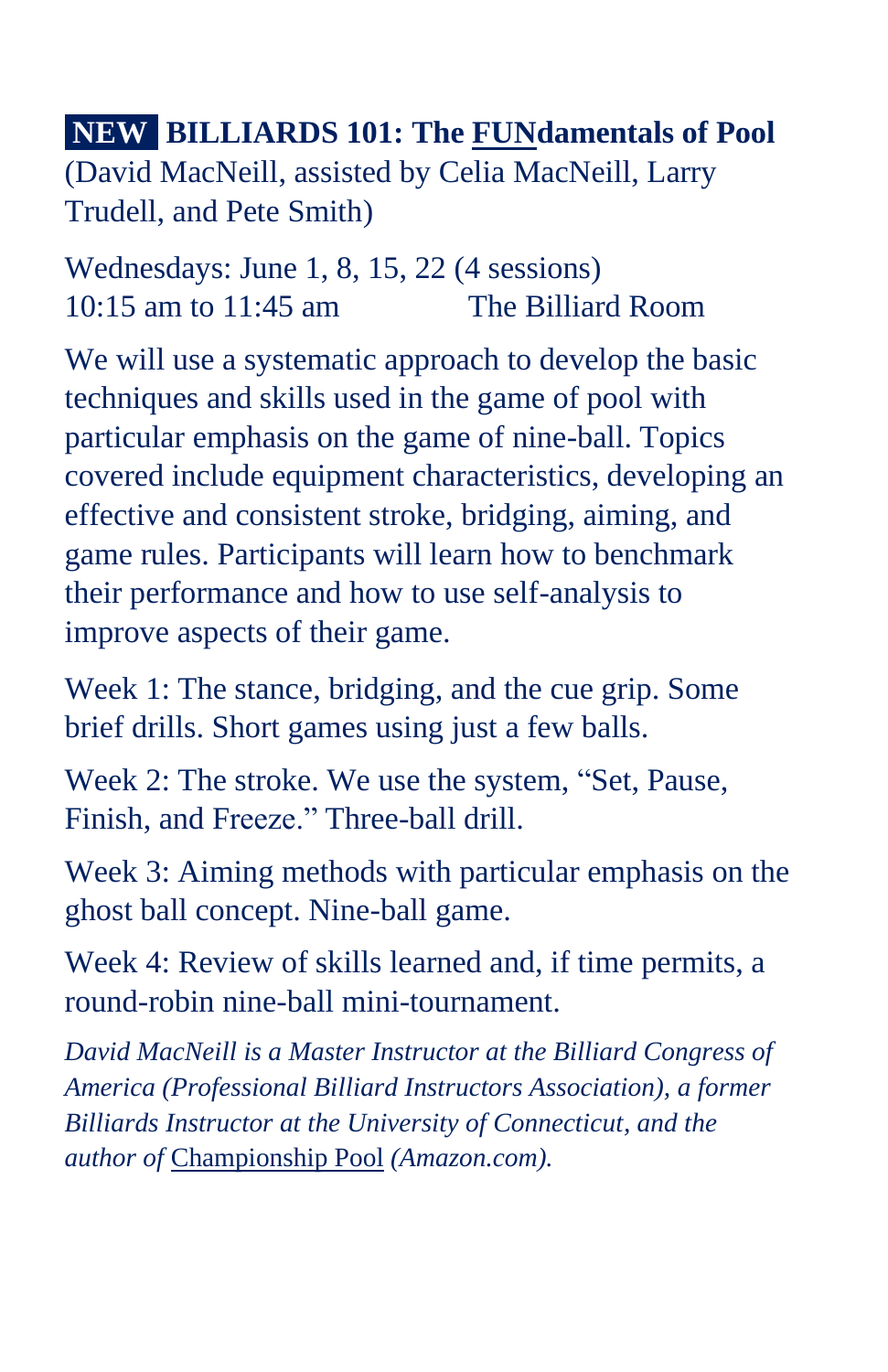#### **CHURCH ORGANISTS** (Gail DeBoer)

Wednesday, March 2 (1 session) 11 am – 12 pm, Nelson Hall

When people go to church or an organ concert, what do they watch – the organist's feet. But there is so much more going on. What are the feet doing on those long sticks? And what are those knobs just above the sticks? What are the hands doing pushing all those white and black things? And what are all those other knobs on either side of the organ box? Looks like the cockpit of a plane. What is going on? Come and find out about what and how organists do what they do.

*Gail DeBoer has more than fifty years of service as an organist. As a member of the American Guild of Organists, she earned Service Playing Certification and Colleague Certification. She studied at Westminster Choir College in Princeton, NJ.*

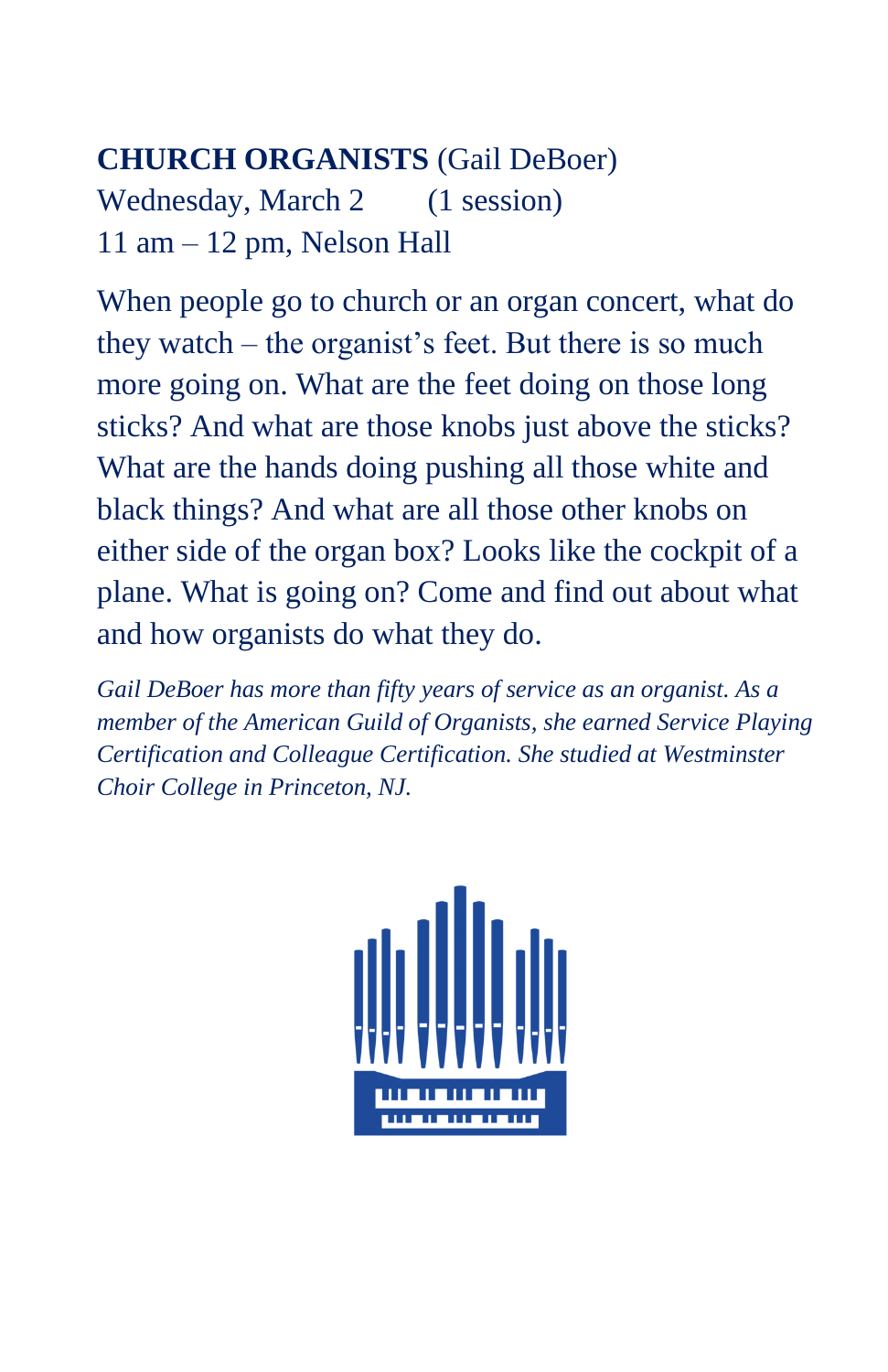#### **NEW PATRISTICS: An Introduction to The Early Christian Church**

(Father John Williams, M. Div.) Thursdays: May 5,12, 19, 26 (4 sessions) 2:00 pm to 3:00 pm The Reading Room (Oasis)

This course is a basic overview of the history, theology, and spirituality of the Patristic period of Christianity. This spans the period from 100 AD until 800 AD. We will explore the important persons, events, and schools of thought that influenced the development of doctrine and spiritual traditions of Christianity.

*Father John Williams is a retired priest of the Archdiocese of Hartford and resident of Elim Park, He holds a BA in Humanities and a M. Div. from Holy Apostles College and Seminary. He studied during his sabbatical at the Priestly Renewal Program conducted through the Notre Dame Center in Jerusalem.*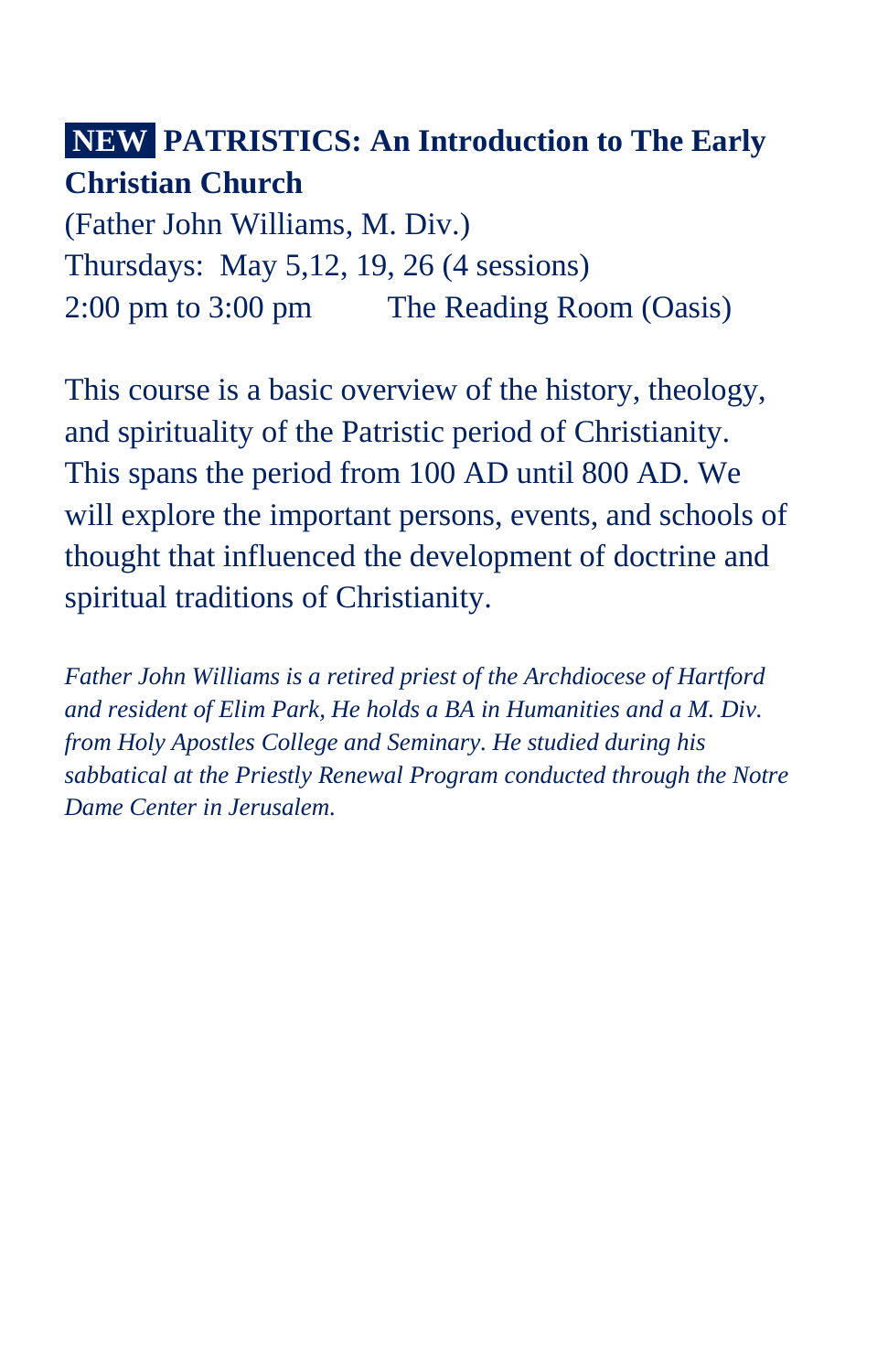## *Preview of Fall 2022 Courses!*

#### **THE SEVEN WONDERS**

**OF THE ANCIENT WORLD** (Wayne Detzler) We will examine and discuss the [Great Pyramid of](https://en.wikipedia.org/wiki/Great_Pyramid_of_Giza)  [Giza,](https://en.wikipedia.org/wiki/Great_Pyramid_of_Giza) [Hanging Gardens of Babylon,](https://en.wikipedia.org/wiki/Hanging_Gardens_of_Babylon) [Temple of](https://en.wikipedia.org/wiki/Temple_of_Artemis)  [Artemis,](https://en.wikipedia.org/wiki/Temple_of_Artemis) [Statue of Zeus at Olympia,](https://en.wikipedia.org/wiki/Statue_of_Zeus_at_Olympia) [Mausoleum at](https://en.wikipedia.org/wiki/Mausoleum_at_Halicarnassus)  [Halicarnassus,](https://en.wikipedia.org/wiki/Mausoleum_at_Halicarnassus) [Colossus of Rhodes,](https://en.wikipedia.org/wiki/Colossus_of_Rhodes) and the [Lighthouse](https://en.wikipedia.org/wiki/Lighthouse_of_Alexandria)  [of Alexandria.](https://en.wikipedia.org/wiki/Lighthouse_of_Alexandria)

#### **ADVENT: PREPARING FOR THE MESSIAH**

(Clay Norman) *(four weeks – one-half hour sessions)* We will take a look at the cultural context of the Advent story to find some surprising revelations.

**DRAWING PORTRAITS** (Dorothy Dupont) *(four weeks – 1.5-hour sessions)* This hands-on course will work at overcoming the fear and challenges of drawing the human face by examining the aspects of proportion, realism, caricature, and personality in the drawing of faces. This course is for anyone who likes to draw and is interested in illustrating faces.

*Other courses are still in the planning stages. Are you interested in teaching a course? See the back cover for information on how to join Elim Park University!*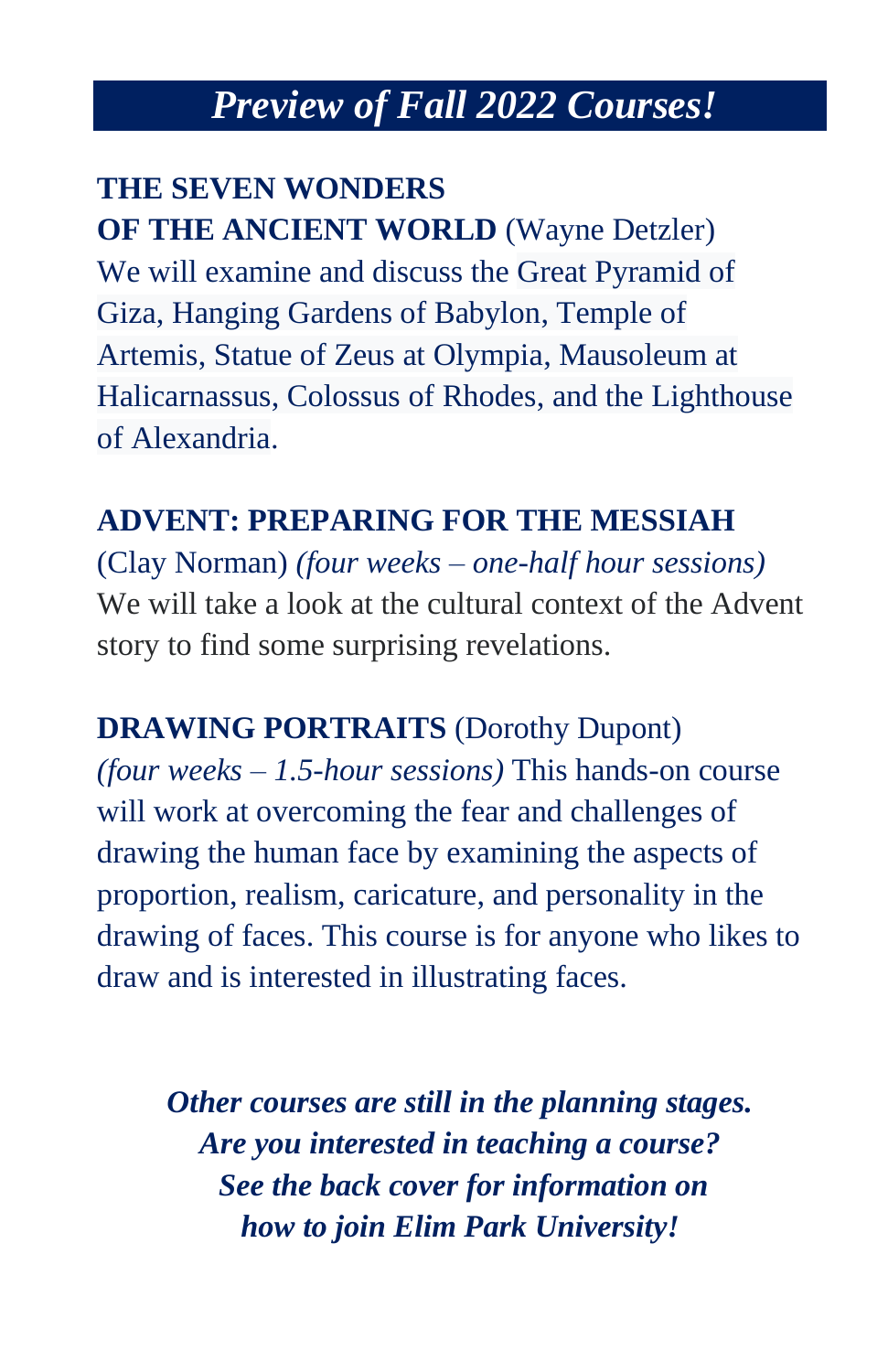**SPECIAL ANNOUNCEMENT**

# **Take a Spiritual Journey to Israel!**

*Follow in Jesus' Footsteps*

June 26 – July 7, 2022

**5 nights in Galilee and 5 nights in Jerusalem**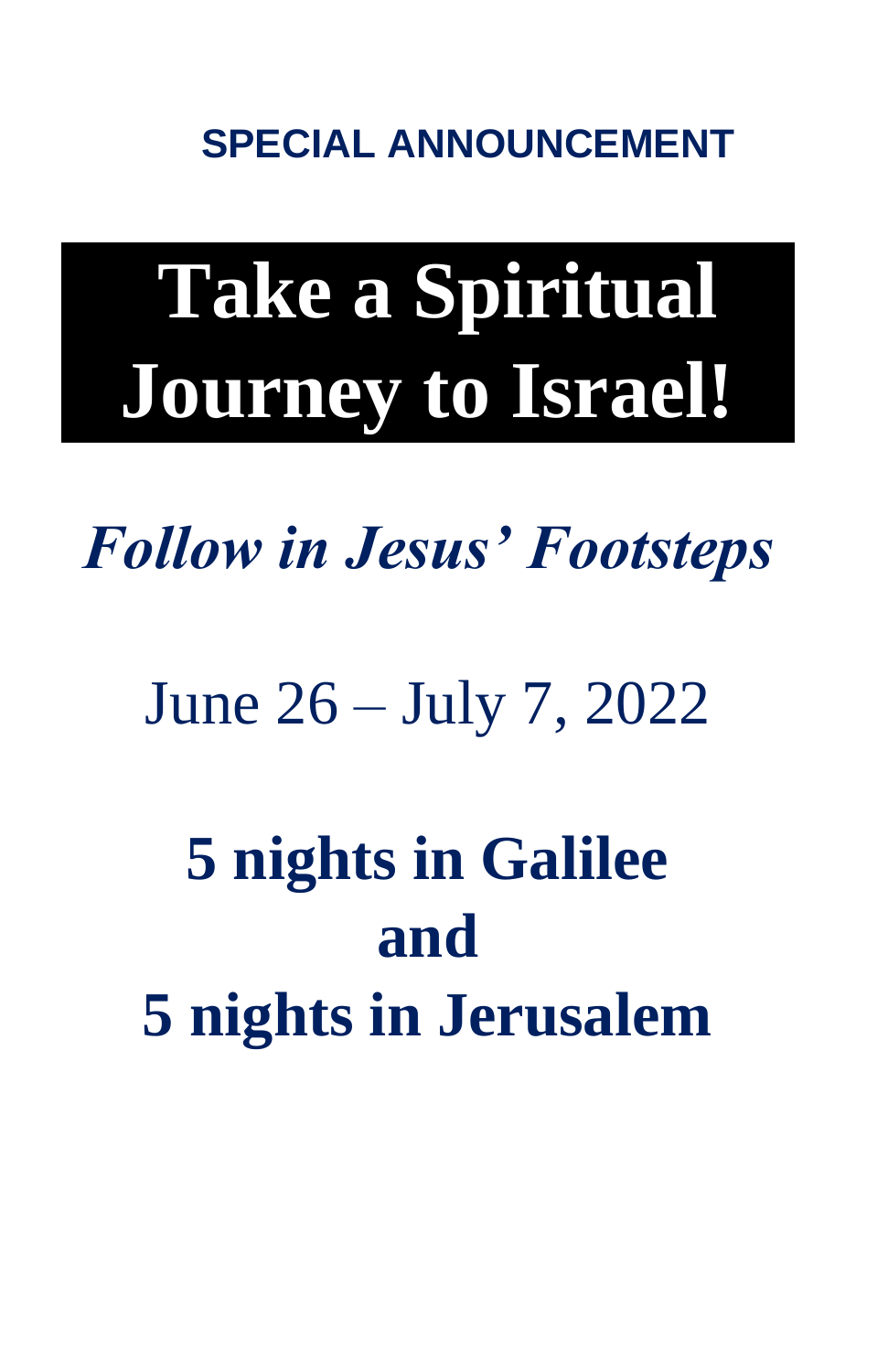Join us and you'll arrive at Ben Gurion Airport where you'll meet your guide and driver. You'll stay at the Sea of Galilee to see Hazor, Banias, Golan Heights. Then you'll see Kursi, Feeding of the 4,000. You'll have a day of reflection, then travel to Shechem – Jacob's Well, Bethlehem. Walk where Jesus walked: Mount of Olives, Gethsemane, Via Dolorosa, the Holy Sepulcher. You'll see Ein Gedi, Masada, Qumran, Jericho, and the Dead Sea. Spend a day at the Western Wall, Davidson Center, City of David. Be at the place where the world was changed Old city, Garden Tomb. *This trip will inspire you!*

### **\$4,495** *INCLUDES:*

- Transportation from Bethel, CT to JFK and return
- Airfare
- Transportation in Israel by motorcoach
- Tips for driver and guide.
- Hotels, Israeli breakfast daily, dinner daily, and all entrance fees to group activities

*Personal expenses, lunch, and medical and trip insurance extra.*

#### **Reservations are filling up fast!**

*For detailed information, contact:*

**Clay Norman** at 203-699-2528 or email *cnorman@walnuthillcc.org*